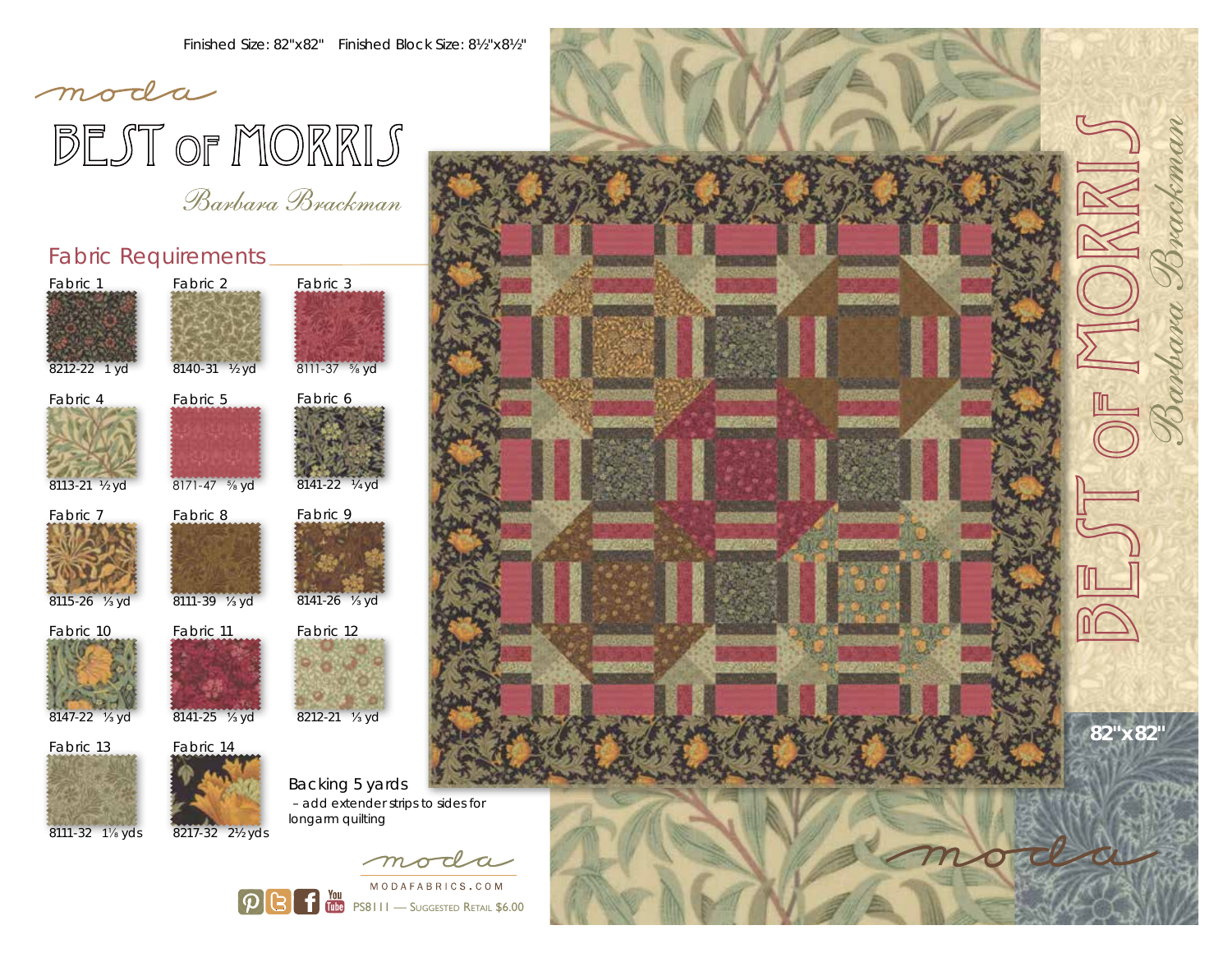moda

Finished Size: 82"x82" Finished Block Size: 8½"x8½"



Banbana Bnackman

#### Quilter's Basics

1

2

3

4

5

6

7

8

9

10

11

12

13

14

*Read instructions before beginning a project. • All instructions include a ¼" seam allowance. • Press as you go. • Press seams in one direction. • 22" measurement is approximate. • WOF = Width of Fabric* 

# **Cutting**

**Fabric 1**  Cut 16-2"xWOF strips for strip sets

**Fabric 3** Cut 8-2½"xWOF strips for strip sets

**Fabric 2** Cut 8-2"xWOF strips for strip sets

**Fabric 4** Cut 8-2"xWOF strips for strip sets

#### **Fabric 5**

Cut  $4 - 4\frac{1}{2}$ "xWOF strips Subcut  $4 - 4\frac{1}{2}$ "x $4\frac{1}{2}$ " squares for corners and  $12 - 4\frac{1}{2}$ "x $8\frac{1}{2}$ " rectangles for side rectangles

**Fabric 6 –** *Cut carefully as you will use 8½" of the 9"* Cut  $4 - 8\frac{1}{2}x$   $8\frac{1}{2}$  squares for alternate squares

#### **Fabrics 7, 8, 9, 10 and 11**

Cut from **each**  $1 - 8\frac{1}{2}$ "x $8\frac{1}{2}$ " square, and  $2 - 8\frac{7}{8}$ "x $8\frac{7}{8}$ " squares cut once diagonally for shoofly blocks

#### **Fabric 12**

Cut  $1 - 9\frac{1}{4}$ "xWOF strip Subcut  $3 - 9\frac{1}{4}$ "x  $9\frac{1}{4}$ " squares, cut twice diagonally for quarter square triangle units.

#### **Fabric 13**

Cut  $1 - 9\frac{1}{4}$ "xWOF strip Subcut  $3 - 9\frac{1}{4}x$  9<sup>1</sup>/<sub>4</sub>" squares, cut twice diagonally for quarter square triangle blocks Cut  $9 - 2\frac{1}{2}$ "xWOF strips for binding

#### **Fabric 14**

Outer border will be cut later.

# **Construction**

#### **Strip Sets** – Make 8

Each strip set requires 2 Fabric 1 strips and 1 each of Fabrics 2, 3 and 4. Stitch strips in the following order – Fabric 1, 2, 3, 4 and 1. Make 8 strip sets. Press seams in one direction. *See diagram.*

From the 8 strip sets cut 16-4½"x8½" segments and 24-8½"x8½" segments.

#### Fabric 1 – 2"xWOF Fabric 2 – 2"xWOF Fabric 3 – 2½"xWOF abric 1 – 2"xWOF Cut 24-8½"x8½" Cut 16-4½"x8½"



Join 2 triangles (1 Fabric 12 and 1 Fabric 13) together. Make 8 with Fabric 12 pieces on left and 4 triangles with Fabric 13 on the left. *See diagram*.





#### Make 4 Right

#### **Half Square Triangle Blocks** – Make 4

Make 1 of each using Fabric 11 and either Fabric 7, 8, 9 or 10. Press. See diagram. Blocks should measure 81/2"x81/2" with seams.







### **Combination Blocks** – Make 12 total

Stitch 3 blocks using  $3 -$  Fabric  $7 - 8\%$ " triangles and 3 quarter square triangle units (2 left for Block A and 1 right for Block B). Press seams toward large triangle. *See diagram*. Repeat using Fabrics 8, 9 and 10. Blocks should measure  $8\frac{1}{2}$ " $\times$  $8\frac{1}{2}$ " with seams.

moda



Fabric 11

Fabric 10

Block A Block A



Block B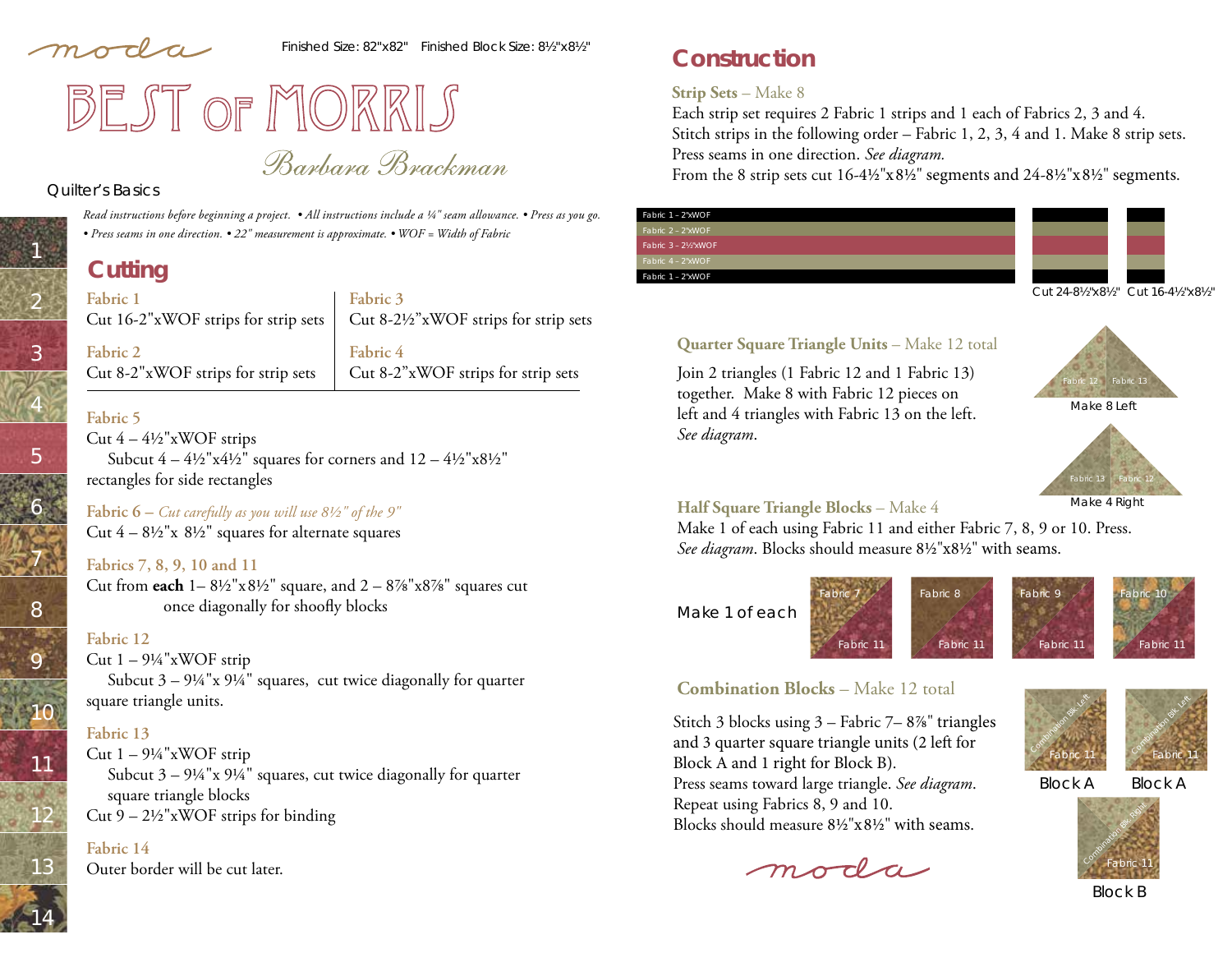## **Assembly**

This quilt has 9 rows with 9 blocks. The odd rows begin and end with Fabric 5 corner squares or rectangles. The even rows begin and end with  $4\frac{1}{2}$ "x81/2" strip set segments. Press odd and even rows in opposite directions. Refer to quilt image for color and fabric placement. When arranging the blocks, note the white stars in the diagram indicate placement of the 4 Block B combination blocks..



moda



Quilt center should measure 64½"x64½" with seams